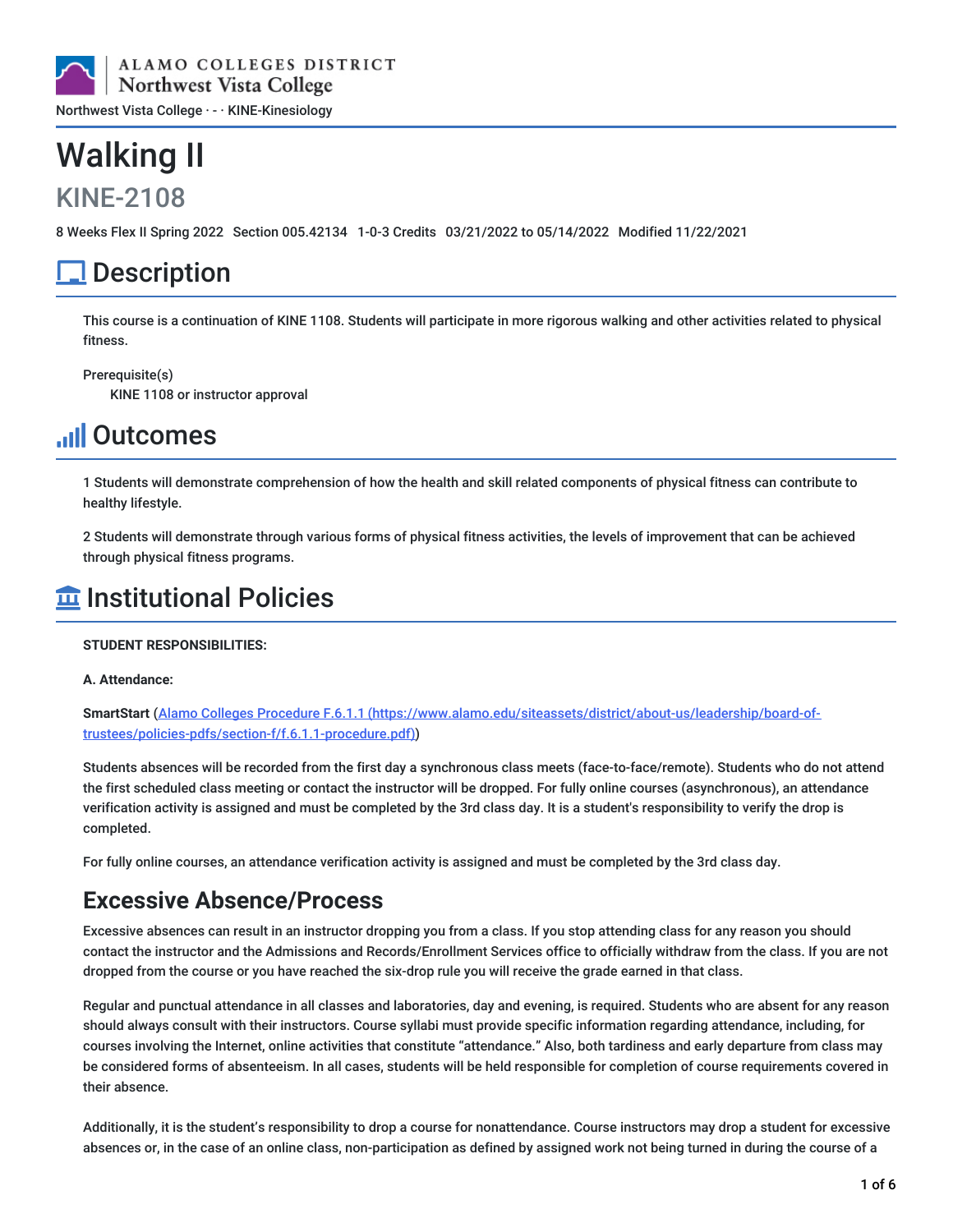week. Absences are considered excessive when more than 12.5 percent of the total contact hours of instruction in a semester, including lecture and lab, are missed. For example, in a three-credit-hour lecture class, students may be dropped after more than six contact hours of absences. In a four-credit-hour lecture/lab class, students may be dropped after more than eight contact hours of absences. Absences are counted regardless of whether they occur consecutively.

In special programs with additional accreditation or certification standards, additional attendance requirements may be enforced, but faculty must clearly explain these policies in their syllabi. Students who stop attending class for any reason should contact the instructor as soon as possible. To officially withdraw from the class, a withdrawal request must be submitted in ACES via the "student course withdrawal" link. Contact your instructor, advisor, or the Admissions and Records office if guidance is needed.

Failure to officially withdraw from a class may result in a failing grade for the course. It is the student's responsibility to withdraw officially from a class by submitting a "student course withdrawal" request in ACES.

**B. Early Alert and Intervention (**Alamo Colleges [Procedure](https://www.alamo.edu/siteassets/district/about-us/leadership/board-of-trustees/policies-pdfs/section-f/f.6.1.1-procedure.pdf) F.6.1.1**)**

### **Early Alert and Intervention**

Your academic success is important to your instructors. If instructors notice that you are experiencing academic difficulties early in the term, they may send an email to your [ACES](https://alamoaces.alamo.edu/) account that will advise you about ways to address those difficulties. It is very important that you promptly respond to any Early Intervention communication. Your success depends on it.

### **Six Drop Rule**

Students are limited to a total of six (6) [course](https://myspccatalog.alamo.edu/content.php?catoid=220&navoid=15930#Six_Course_Drop_Ruling) drops during their undergraduate career, including a course(s) dropped at another institution as defined in the Texas Education Code, Title 3, Subtitle A, Chapter 51, § 51.907. A dropped course is defined as a course in which an undergraduate student at an institution of higher education has enrolled for credit but did not complete.

Carefully consider the number of courses to take and the time commitment required to be successful. Students with a cumulative total of six (6) drops may not drop the seventh course or any additional courses. Students will be awarded the grade earned at the end of the semester. A waiver may be available for the seventh or additional course(s) through the Admissions/Enrollment Services office. Contact information can be found in the left-hand navigation bar under "Contact Information and Hours."

#### **Repeating a Course (3-Peat)**

The Alamo Colleges District will charge a higher tuition rate to students registering the third or [subsequent](https://myspccatalog.alamo.edu/content.php?catoid=220&navoid=15930#Three-Peat__Third-Attempt__Enrollment_Ruling) time for a college-level course. The State will no longer subsidize a student's enrollment for the third or subsequent attempt. You should meet with an advisor to determine if you are repeating a course for the third time.

### **Excess Credit Rule**

Texas [Education](http://www.thecb.state.tx.us/GeneralPubs/Agenda/Ag2005_10/VIE/VIEA1.pdf) Code, Title 3, Subtitle A, Chapter 54, Subchapter A, §54.014 allows public institutions of higher education to charge a higher rate of tuition to students that exceed the bachelor degree requirements by more than 30 hours. While this law only applies to senior institutions and not to community colleges, the Alamo Colleges District wants you to be aware of the impact on your cost of education. Early and regular advising is critical to ensure that you stay on track.

#### **C. Student Responsibility for Success (Alamo Colleges [Policy](https://www.alamo.edu/link/845f7dc97d0e4b3c8ed7b453f1f0c729.aspx) F.6.2):**

As members of the Alamo Colleges District learning community, students, faculty, staff and administrators all share the responsibility to create an atmosphere where knowledge, integrity, truth, and academic honesty are valued and expected. A clear acknowledgment of the mutual obligations of all members of the academic community emphasizes this implicit partnership in fostering the conditions necessary for student success.

In this relationship, the Alamo Colleges District provides institutional policies, procedures, and opportunities to facilitate student learning that encourage interaction, involvement and responsible participation. Inherent in the academic climate is the expectation that students will assume responsibility for contributing to their own development and learning. Academic success is directly tied to the effort students put into their studies, the degree to which they interact with faculty and peers, and the extent to which students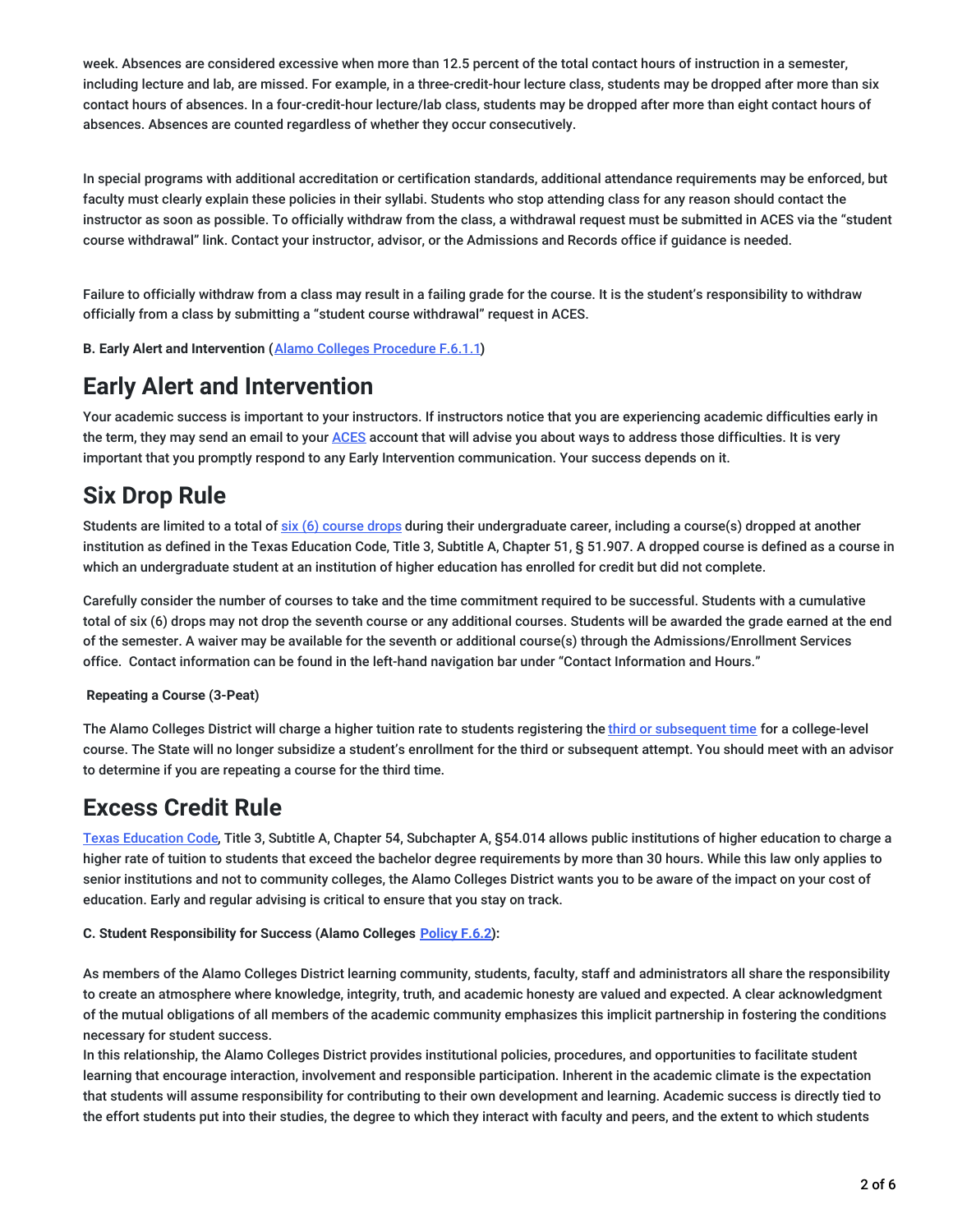integrate into the campus life.

#### **1. Engagement**

a. Create connections and build relationships with faculty, staff and students (visit during office hours, join clubs and organizations, participate in student activities, etc.);

b. Stay informed of policies, procedures, deadlines and events for academic and co-curricular activities;

c. Complete all requirements for admission, registration, and payment by the stated deadlines;

d. Apply for financial assistance, if needed, complying with all federal, state and local regulations and procedures;

e. Meet all federal, state and local health care regulations.

#### **2. Communication**

a. Seek guidance from faculty, advisors or counselors for questions and concerns in regards to degree plans, major selection, academic status, grades, and issues impacting college success;

b. Develop a peer support system to identify student contacts for questions, group assignments, etc. regarding academic and cocurricular activities;

c. Communicate with College personnel promptly regarding academic or co-curricular concerns and for requests of assistance;

d. Carefully consider the information provided by College personnel and make decisions using that information;

e. Check the Alamo Colleges District's Web Services regularly for emails, holds, student records, financial aid status and announcements;

f. Submit disability documentation if seeking services and request academic accommodations in advance of each semester.

#### **3. Academic Success**

a. Complete courses with passing grades and maintain good academic standing (2.0 GPA) status;

b. Read and follow all syllabi;

c. Purchase textbooks and required supplies in a timely manner;

- d. Attend classes regularly and on time, with as few absences, late arrivals, and early exits as possible;
- e. Arrive to class with all needed materials and completed assignments for that class period;

f. Be attentive in class and actively participate as appropriate;

g. Devote sufficient time for studying;

h. Ensure integrity in all aspects of academic and career development;

i. Accurately represent one's own work and that of others used in creating academic assignments. Use information ethically and exercise appropriate caution to avoid plagiarism on all assignments;

j. Notify faculty in advance or as soon as possible about absences and provide documentation as appropriate;

k. Consult faculty members in advance when unable to complete projects, assignments, or take examinations as scheduled.

#### **4. Self-Responsibility and Responsibility to Others**

a. Update degree/certificate major selection and ensure that the contact information including name, address, phone number and emergency contact in ACES is accurate on a regular basis;

b. Balance personal obligations and educational pursuits. Work with a counselor / advisor to design a realistic schedule that dedicates adequate effort to be successful in college studies;

c. Know and follow the regulations and guidelines outlined in the Student Code of Conduct and Student Handbook;

d. Maintain respectful and appropriate behavior within and outside the classroom;

e. Ask for help when needed. Use all available resources and facilities provided by the College to enhance the learning experience;

f. Attend scheduled advising sessions, tutorials, and other appointments. Cancel or reschedule only with good reasons as early as possible;

g. Arrive prepared for tutorial sessions, bringing all needed materials (books, syllabi, rough drafts, calculators, assignment sheets, etc.).

#### **D. Textbook Availability**

A student of this institution is not under any obligation to purchase a textbook from a university-affiliated bookstore. The same textbook may also be available from an independent retailer, including an online retailer.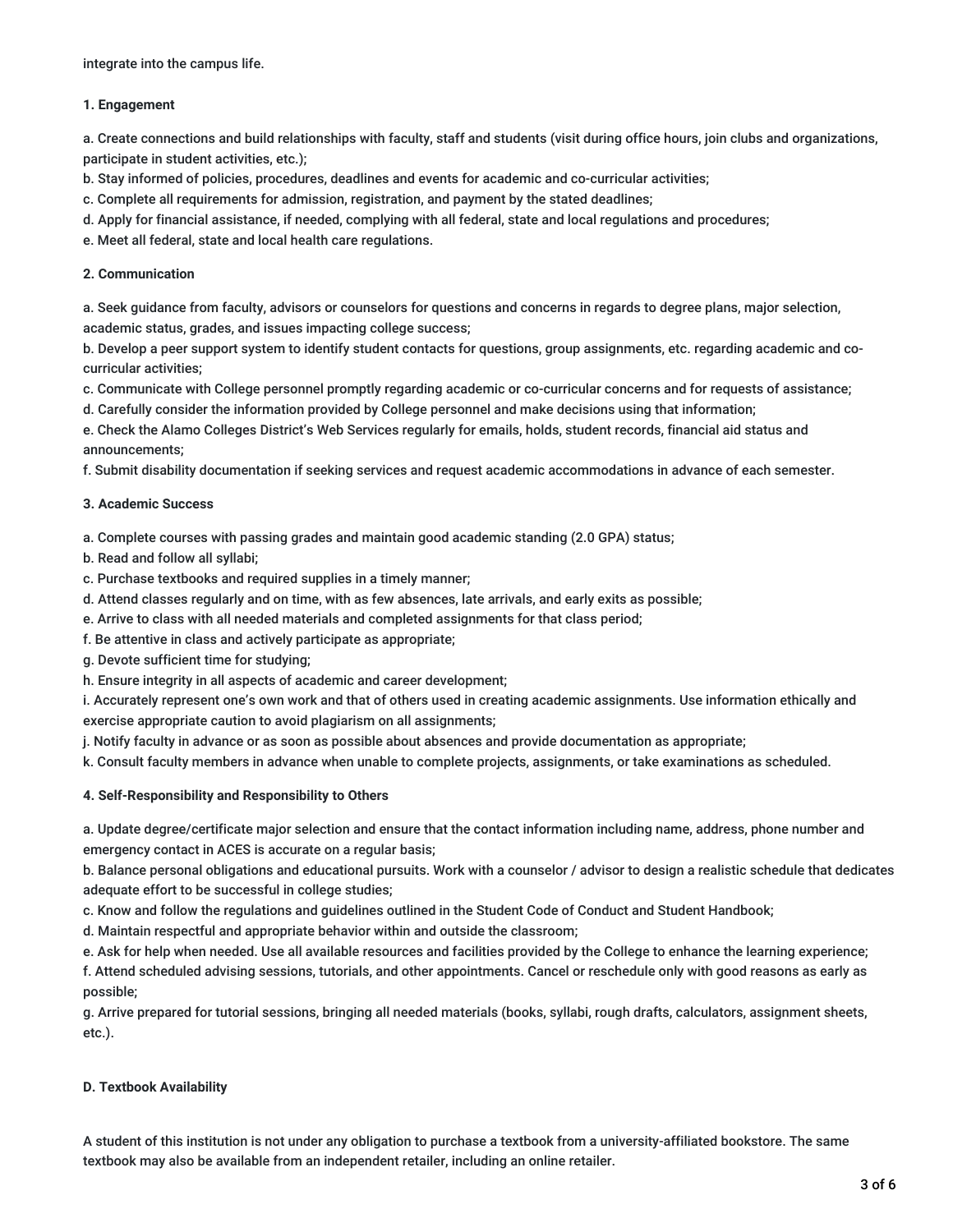Purchase textbooks and required supplies in a timely manner. If your course uses Instructional Materials Direct (IMD) or Open Educational Resources (OER), please do not buy textbook. The Instructional Materials (IM) charge will appear on your Tuition and Fees balance.

**E. Licensed Concealed Campus Carry** G.1.4.5 (Procedure) Rules Limiting Licensed Concealed Carry of Handguns

No open carry of firearms is allowed on all property owned, controlled, or leased by the College District, including vehicles operated by the Alamo Colleges District. Concealed carry of a handgun by persons licensed to carry may not be restricted except in locations signed as prohibited areas.

- Special testing locations requiring a complete surrender of personal effects during testing will be signed as prohibited areas.
	- Persons may be required to place their purse, backpack or briefcase away from their person, but within their view during tests at the direction of their instructor or test administrator.

• License holders carrying on campus intending to access prohibited areas must leave their weapons locked in their vehicles. College lockers are not authorized for storage of handguns by license holders.

#### **Disciplinary Sanctions**

Open carry, intentional display, unlicensed carry, and carry in spite of signed prohibition are subject to employee and student discipline, as well as possible prosecution. Unintentional display of a weapon by a license holder must be avoided. Police will exercise enforcement at their discretion.

If you see a person openly carrying or deliberately displaying a firearm:

- Call the Alamo Colleges District Police 210-485-0911.
- Do not confront the person or ask if the person has a permit.

#### **F. Title IX policy**

Information and policy regarding Title IX, Civil Rights Discrimination, Harassment, and Retaliation can be found in Board [Policy](https://www.alamo.edu/link/bddbd6057f27474b8207b6dbcf9741e3.aspx) H.1.2.

#### **COLLEGE REQUIREMENTS:**

While other exams are given at the discretion of the instructor, a final assessment is given at the end of each semester for each course. The Final Exam Schedule changes with each term and differs from normal class meeting dates and times. See the Final Exam Schedule in the Catalog/Schedule of Classes in the left hand navigation bar.

A student who must be absent from <sup>a</sup> final evaluation should petition that instructor for permission to postpone the evaluation. A student absent without permission from <sup>a</sup> final evaluation will be given <sup>a</sup> grade of <sup>a</sup> "0" on the exam.

#### **Incomplete Grades**

The conditional grade of "I" may be issued to a student having a passing average on all completed coursework but for a justified reason, such as illness or death in the family or by providential hindrance, has been prevented from taking the final examination or completing other required coursework. The "I" becomes an "F" in one hundred twenty (120) calendar days from the end of the term unless the student completes the balance of the coursework with a performance grade of "D" or higher. Re-enrollment in the course will not resolve the "I." Students may be required to sign an agreement outlining the requirements to satisfactorily complete the course.

# College Priorities

#### **Academic Support**

SACSCOC defines academic support services are defined as services that pertain to students at all levels, as well as to faculty. The services are consistent with the institution's mission, enhance the educational experience, and contribute to the achievement of teaching and learning outcomes. Student and faculty success is affected by the learning environment. An institution provides appropriate academic support services to strengthen academic programs and ensure the success of students and faculty in meeting the goals of the educational programs. Academic support services may include, but are not limited to academic teaching and resource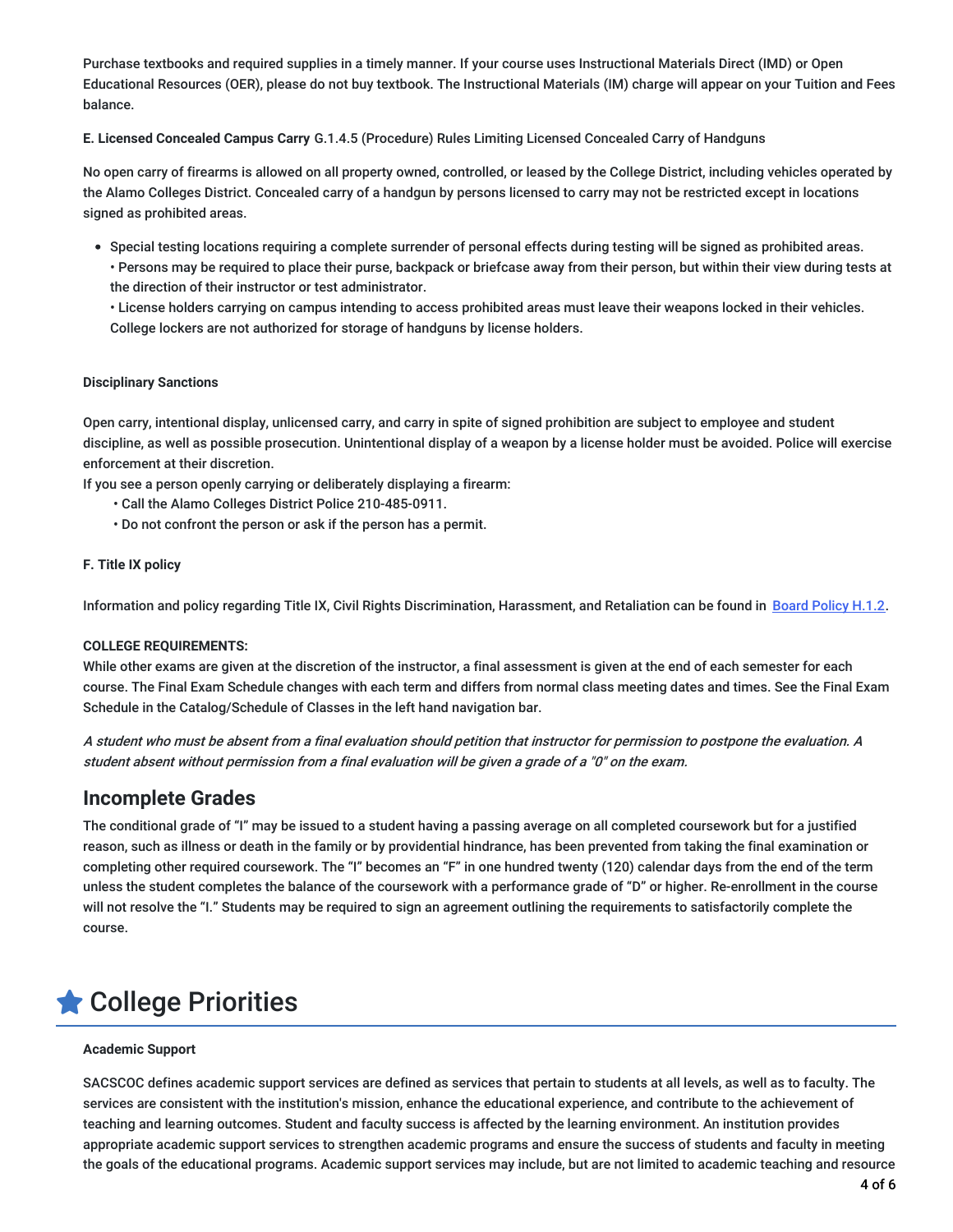centers, tutoring, academic advising, counseling, disability services, resource centers, laboratories, and information technology. Academic Support resource page: <https://www.alamo.edu/nvc/academics/resources/>

#### **Experiential Learning**

Experiential Learning is the development of new skills and/or perspectives gained through experience and personal reflection. There are many opportunities to engage in co-curricular learning, service learning, field experiences, and extra-curricular activities. To search for activities and events available to you, visit AlamoExperience at: <https://alamo.campuslabs.com/engage/>

#### **Faculty-Student Mentoring**

Northwest Vista College has a faculty-student mentoring program with a mission to provide students with holistic guidance by empowering them to achieve their academic, career, and personal goals. Each student is partnered with both a faculty mentor and the student's certified advisor. The purpose of mentoring is to provide students with greater individual attention to enable students to fulfill their potential as students, professionals, and community members. Mentors can help students transition to college, find needed resources, meet other students, get involved with a student organization, plan for a career, develop marketable skills, and transfer to a university. Students receive encouragement, support, and guidance toward goal completion from a faculty member in a discipline similar to the student's program goal. To learn more about the program and mentors or to sign up to be matched with a faculty mentor, visit: <https://www.alamo.edu/nvc/academics/resources/faculty-student-mentors/about/>

#### **Student Advocacy Center and Resource Center**

The Student Advocacy Center and Resource Center is here to support YOU! We provide resources to help meet student basic needs so that you are able to focus on your courses. We know that stress can impact academic performance. We offer emergency support for food and housing insecurity as well as emergency aid. We also offer mental health support including personal counseling and support groups. Please call us at 210-486-4357 (HELP) for a brief assessment and our team will get you connected. You can also reach us by email [nvc-advocacyctr@alamo.edu](mailto:nvc-advocacyctr@alamo.edu).

#### **Quality Enhancement Plan (QEP)**

NVC has developed a Quality Enhancement Plan (QEP) to help develop lifelong learning skills. The goal of the NVC QEP is to equip students with Information Literacy skills that will show them how to Find, ethically Use, Synthesize, and Evaluate information in their classes and in their co-curricular programs. Check this link for more information: https://www.alamo.edu/nvc/about[us/compliance/quality-enhancement-plan-qep/](https://www.alamo.edu/nvc/about-us/compliance/quality-enhancement-plan-qep/)

### **n** College Policies

#### **COLLEGE POLICIES:**

- **A**. All of the colleges of the Alamo Colleges District are tobacco free.
- **B**. Alamo Colleges District DPS Emergency Phone Numbers:

Emergency Phone (210) 485-0911

General Phone (210) 485-0099

Weather Phone (210) 485-0189 (For information on college closures)

**C**. Students are required to silence all electronic devices (e.g., pagers, cellular phones, etc.) when in classrooms, laboratories and the library.

**D**. **Disability Access Statement**– In accordance with the Americans with Disabilities Act (ADA) and Section 504 of the Rehabilitation Act, it is the responsibility of the student to self-identify with the Northwest Vista College Access Office. Only those students with appropriate documentation will receive a letter of accommodation from the Access Office. Instructors are required to follow only those accommodations and/or services outlined in the letter of accommodation. For further information, please contact the Access Office at (210) 486-4466. For Access Office resources visit [https://www.alamo.edu/nvc/academics/resources/access-disability](https://www.alamo.edu/nvc/academics/resources/access-disability-services/)services/. If you have specific needs, please discuss them privately with your instructor.

**E**. **The Value of Integrity:** Northwest Vista College seeks to produce graduates who not only have an academic mastery of their